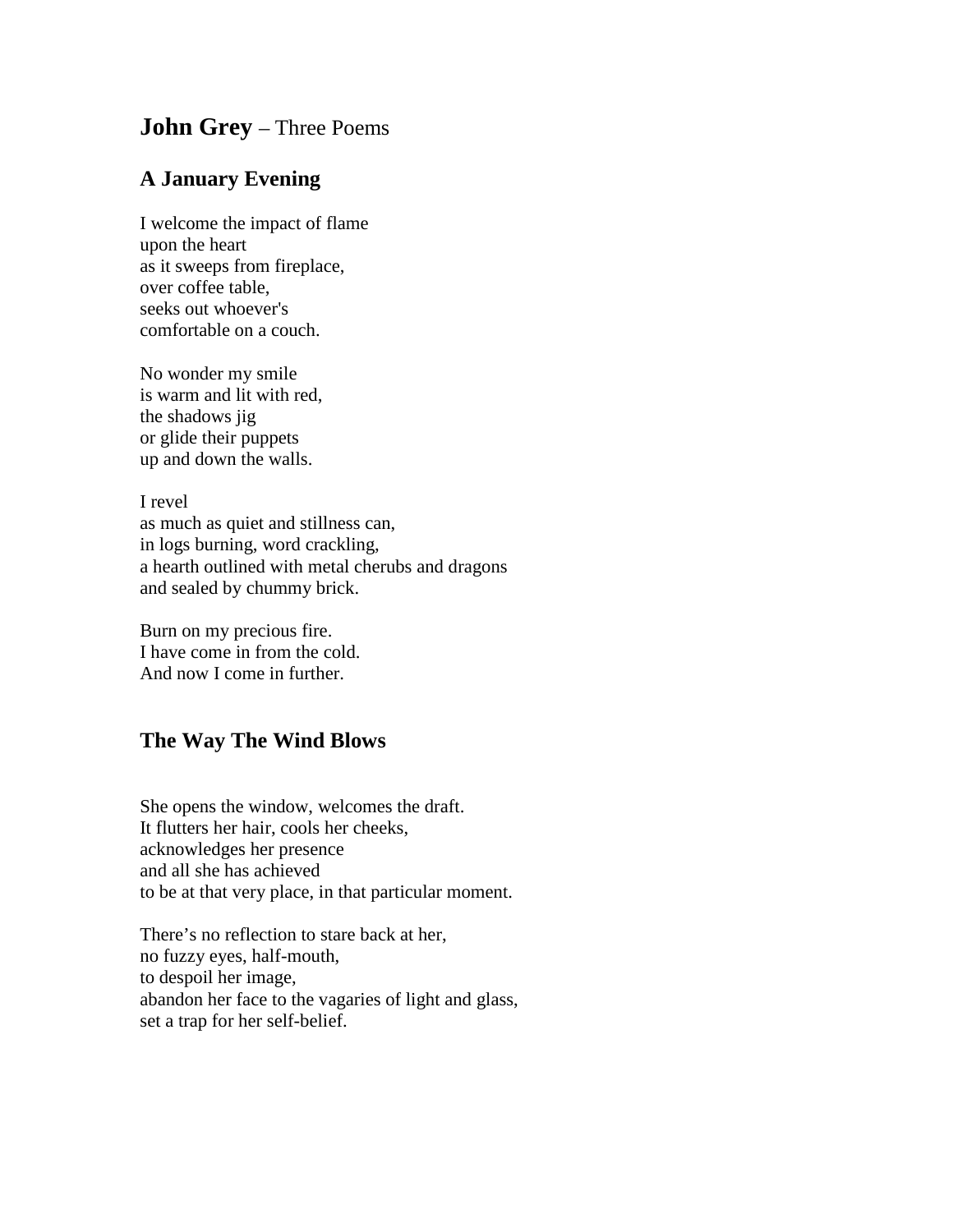Her head no longer turns to his voice, The impressions in her flesh are not of his touch. And that rush of air is merely a consequence of weather, not her own mistakes. She wets, then holds up a ringless finger. The wind's in her face but it's blowing from behind.

## **The Old House Is For Sale**

My father still hasn't returned. There's not even the echo of my mother's mezzo. A car alarm goes off. Not mine. I already have all the alarms I need. This is the place where yesterday would be if it was anywhere. But one look at the place and I can tell the past is long since out of here. No wads of petrified gum. No clash of plates in the sink. No kids playing, baby crying. No one scrambling eggs as the radio sings softly. Not even a buzzing fly exploring the sugar bowl. No use asking my mother where everybody went. But, wait a minute. What's that sound? I thought, for a moment, my father was on the stairs but the footsteps faded. The yard is also uncooperative. No sparrows carrying off the larger breadcrumbs. Nobody in bare feet. Or chasing a mouse with a broom. I could call out to my sister but I know she wouldn't answer. And the traffic is tireless But it makes no room for our old jalopy. I do take a peek but there's no one hiding in the hall closet. And I double down on sniffing, but where are the odors of beans and sausage? No sweaters to rub. Nothing to make me swoon with delight. Memory is up to me. The walls, the floors, are not cooperating.